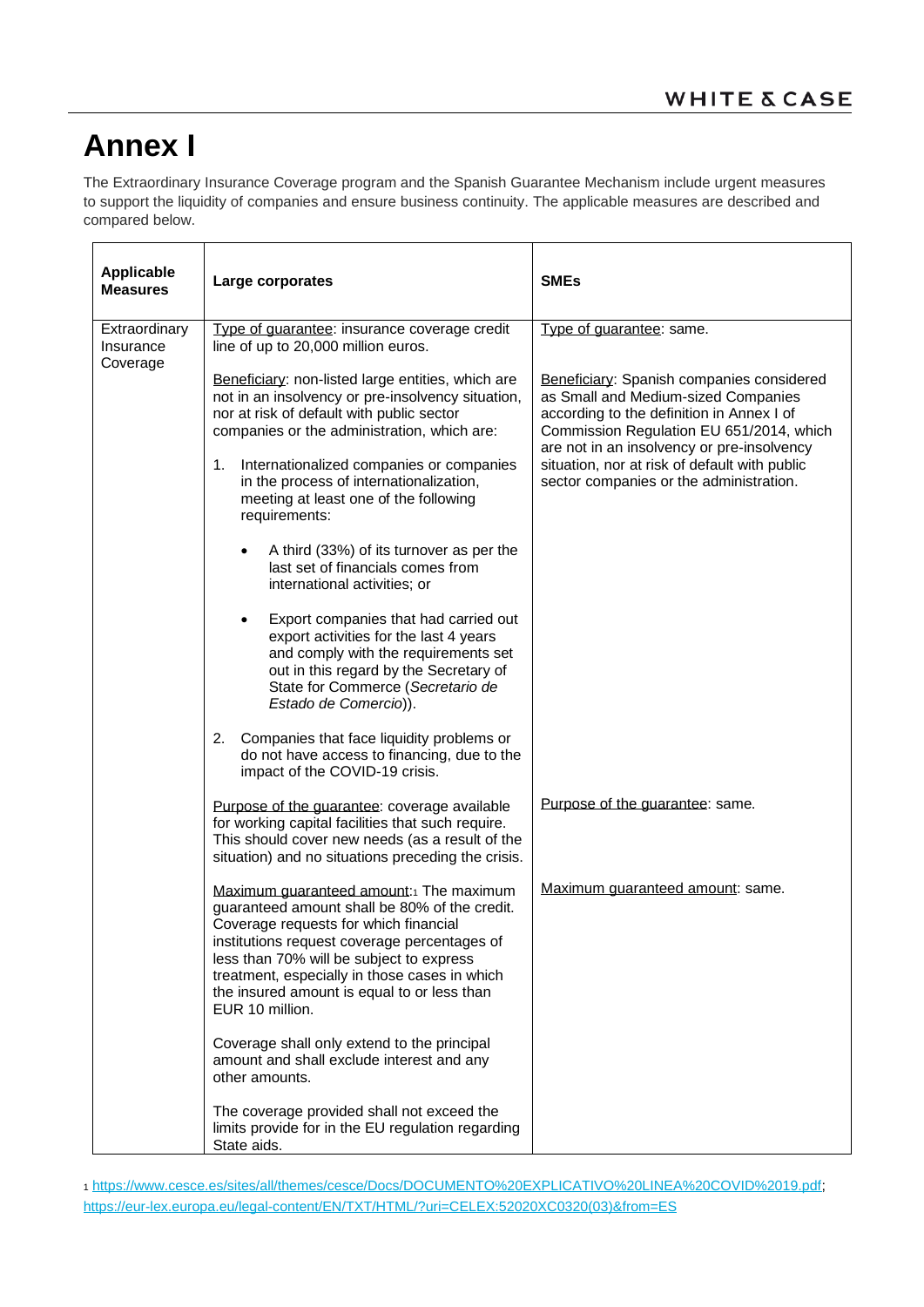| Maximum amount of loans per customer for<br>credits due after 12/31/2020:                                                                                                                                                                                                                                                                                 |                         |
|-----------------------------------------------------------------------------------------------------------------------------------------------------------------------------------------------------------------------------------------------------------------------------------------------------------------------------------------------------------|-------------------------|
| The principal may not exceed twice the<br>a)<br>debtor's annual personnel cost expense in<br>2019, or the latest year available. For<br>companies created after 1/1/2019, the<br>credit must not exceed the estimated<br>salary cost for the first two business years;<br>or                                                                              |                         |
| 25% of the debtor's total income in 2019;<br>b)<br>or                                                                                                                                                                                                                                                                                                     |                         |
| With the appropriate justification (based on<br>C)<br>debtor's statements) on their liquidity<br>needs, the amount of the credit can be<br>increased to cover the needs of the next 12<br>months.                                                                                                                                                         |                         |
| Maximum amount of loans per customer for<br>credits due before 12/31/2020:                                                                                                                                                                                                                                                                                |                         |
| The principal amount of the credit may<br>a)<br>exceed the amount collected previously,<br>provided that the aid is properly justified<br>and the proportionality is maintained.                                                                                                                                                                          |                         |
| Term: the line will be available for a period of 6<br>months after the declaration of the State of<br>Emergency. The term of the loans shall be up<br>to a maximum of 5 years since the granting of<br>the Extraordinary Insurance coverage                                                                                                               | Term: same.             |
| Cost of coverage: depending on the size of the<br>debtor and the duration of the coverage, the<br>premiums established for these grants will be<br>applied as per the Communication from the<br>European Commission: Temporary Framework<br>regarding aid measures aimed at supporting<br>the economy in the context of the current<br>COVID-19 outbreak. | Cost of coverage: same. |
| These premiums will be adapted to reflect the<br>percentage of coverage applied, and will be<br>applied to the sum insured. The premium will<br>be the only cost of the coverage.                                                                                                                                                                         |                         |
| Process: Companies interested in requesting<br>the Insurance Coverage line must contact the<br>financial institution. Such institution shall be<br>adhered to the program.                                                                                                                                                                                | Process: same.          |
| CESCE will assess the coverage requests. In<br>case of approval, CESCE will issue a coverage<br>Policy in favor of the requesting financial entity.<br>The financing entities will be responsible for the<br>correct implementation of the credit and, where<br>appropriate, its guarantees.                                                              |                         |
| Note that limits established to receive these<br>aids, shall be taken into account in aggregate<br>together with all the extraordinary aids received                                                                                                                                                                                                      |                         |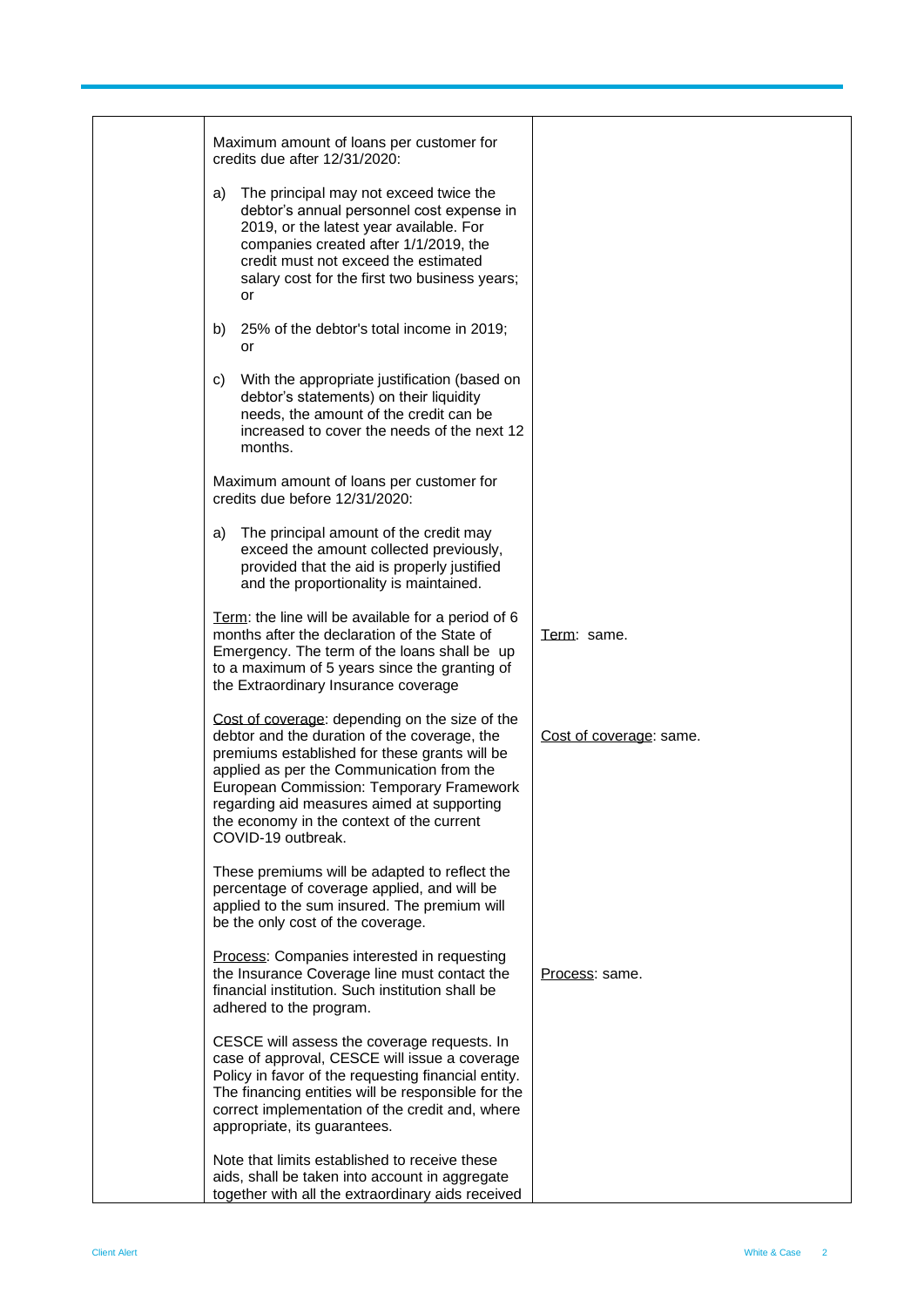|                                    | from the Spanish Government in relation to the<br>COVID-19 crisis, and specifically, those<br>granted by the ICO, so that if a company<br>requests several of these aids, all the amounts<br>or benefits received must be added to calculate<br>the maximum limit.                                                                                                                                                                                                                                                                                                                                                                                                                                                                                                                                                                                                                 |                                                                                               |
|------------------------------------|------------------------------------------------------------------------------------------------------------------------------------------------------------------------------------------------------------------------------------------------------------------------------------------------------------------------------------------------------------------------------------------------------------------------------------------------------------------------------------------------------------------------------------------------------------------------------------------------------------------------------------------------------------------------------------------------------------------------------------------------------------------------------------------------------------------------------------------------------------------------------------|-----------------------------------------------------------------------------------------------|
| Spanish<br>Government<br>Guarantee | Type of guarantee: pari passu guarantees, in<br>which the State shares the risk with the<br>financial institutions, therefore losses are<br>allocated proportionally and on identical terms<br>to the financial institutions and the State.                                                                                                                                                                                                                                                                                                                                                                                                                                                                                                                                                                                                                                        | Type of guarantee: same.                                                                      |
|                                    | Beneficiary: any kind of company that complies<br>with the following requirements:                                                                                                                                                                                                                                                                                                                                                                                                                                                                                                                                                                                                                                                                                                                                                                                                 | Beneficiary: same.                                                                            |
|                                    | Its corporate domicile is in Spain;<br>$\qquad \qquad \blacksquare$<br>Has been economically affected by the<br>$\qquad \qquad \blacksquare$<br>impact of Covid-19;<br>Is not as of 31 December 2019 in default<br>as per the list published by the Risk<br>Information Center of the Bank of Spain<br>(Central de Información de Riesgos del<br>Banco de España);<br>Is not declared insolvent as of March 17,<br>$\overline{\phantom{0}}$<br>2020 or in an in a situation that a creditor<br>may claim the opening of insolvency<br>proceedings;<br>Is not considered to be in a critical situation<br>$\qquad \qquad \blacksquare$<br>according to article 2 of the Commission<br>Regulation No 651/2014 (which declared<br>certain categories of aid compatible with<br>the internal market), when the so-called<br>Temporary Framework European Union<br>Aids are applicable. |                                                                                               |
|                                    | Purpose of the guarantee: to cover any form of<br>financing granted by financial institutions,<br>financial credit establishments, electronic<br>money institutions and payment institutions for<br>businesses and the self-employed, which were<br>granted by financial institutions to the<br>companies so they can meet financing needs<br>or any obligation arising from, the payment of<br>invoices, salaries, working capital requirements<br>and any other liquidity needs or payments<br>regarding due financial or tax obligations or any<br>other cash needs that are due.                                                                                                                                                                                                                                                                                               | Purpose of the guarantee: same.                                                               |
|                                    | Other Conditions:                                                                                                                                                                                                                                                                                                                                                                                                                                                                                                                                                                                                                                                                                                                                                                                                                                                                  |                                                                                               |
|                                    | Term: The term of the Spanish guarantee<br>$\overline{\phantom{a}}$<br>will have the same term as the underlying<br>credit and in any event a maximum of 5<br>years.                                                                                                                                                                                                                                                                                                                                                                                                                                                                                                                                                                                                                                                                                                               | Other Conditions:<br>Term: same.                                                              |
|                                    | Amount of Spanish Guarantee Line: The<br>$\overline{\phantom{a}}$<br>second half of the EUR 20.000 million shall<br>be for companies that are not considered<br>SMEs.                                                                                                                                                                                                                                                                                                                                                                                                                                                                                                                                                                                                                                                                                                              | Amount of Spanish Guarantee Line:                                                             |
|                                    | <b>Eligible Financial Entities: credit</b><br>$\overline{\phantom{a}}$<br>institutions, financial credit establishments,<br>electronic money institutions and payment                                                                                                                                                                                                                                                                                                                                                                                                                                                                                                                                                                                                                                                                                                              | The first half of the EUR 20.000<br>million shall be for SMEs and self-<br>employed citizens. |